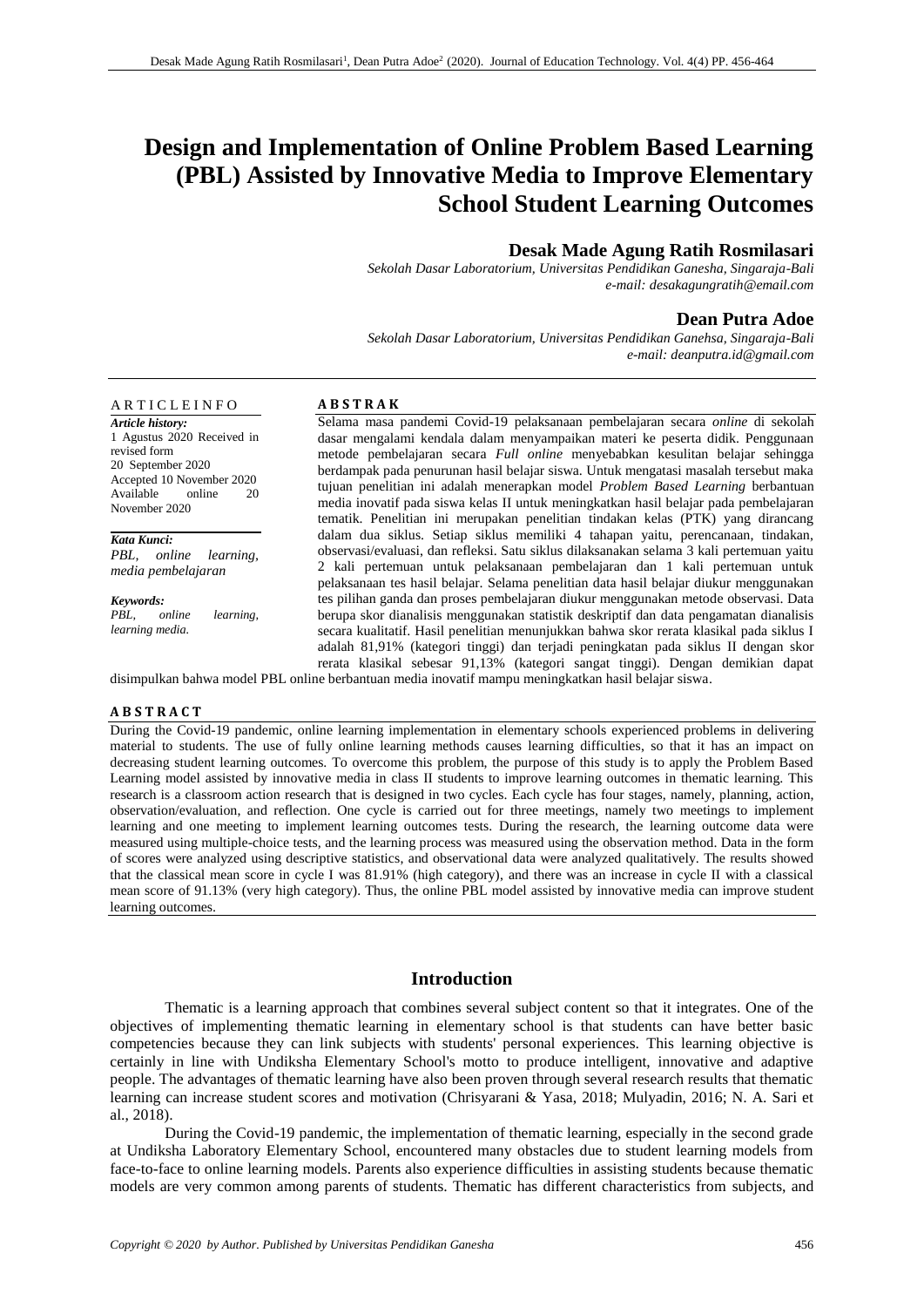parents have never received thematic learning in previous education. The results showed that the implementation of face-to-face thematic learning is still not optimal, and the learning process is on sufficient criteria (Alnashr, 2018; Ardiani et al., 2013; Indriani, 2015). The research indicates that face-to-face and online thematic learning needs to be designed as well as possible to make it easier for students to learn.

Thematic learning that is carried out online during the pandemic has several weaknesses that have an impact on student learning outcomes that are not optimal, and it makes students motivation decrease in learning motivation due to a sudden change in learning methods from face-to-face to full online models (Dewi, 2017; Djuniadi, 2012; Irawan et al., 2015). Parents must increase the time to accompany their children. Many students have difficulty adapting to online learning because, technically, they have never studied online in face-to-face learning at school. The density of thematic material becomes a teacher's dilemma during online learning, and of course, this material will be difficult to complete during this transitional period. Teachers also do not have readiness in terms of digital learning sources or media so that the material is mostly delivered verbally and textually. Learning media in schools is still minimal in digital form and mostly in simple media, visual aids, three-dimensional media, model media, and the like. Another weakness encountered during the pandemic is that students quickly get bored because it is not like face-to-face learning. Based on listening to parents' input that students need more real interaction with various learning sources in their home environment, this interaction makes students easier and more enthusiastic about learning. Some of these things indicate that online learning must be well designed to attract students' interest in learning.

Based on some of these weaknesses, the researcher designed a learning model which is expected to implement thematic learning optimally. Thematic learning outcomes are expected to be optimal by applying the Problem Based Learning (PBL) model. This model was chosen because it brings students closer to students' daily problems, especially when learning from home. The Problem Based Learning (PBL) learning model is a learning system based on students' problems during the process of gaining knowledge. Five main activity stages can be applied in PBL, starting from student orientation to the problem, then organizing students to learn, guiding investigations in groups, develop and present the work, and analyze and evaluate the results of problemsolving (Herzon et al., 2018; Romadhoni et al., 2017; Tomas & Prasetyo, 2020). The learning syntax with the PBL strategy can be seen in Table 1.

| Table 1. Learning Syntax with Problem Based Learning Strategy |  |
|---------------------------------------------------------------|--|
|                                                               |  |

| <b>Step</b> | <b>Learning Procedure</b>                      | <b>Teacher Behavior</b>                                                                                                                                           |
|-------------|------------------------------------------------|-------------------------------------------------------------------------------------------------------------------------------------------------------------------|
|             | Oriented students on problems                  | The teacher explains the learning objectives, explains the logistics<br>required, and motivates students to be actively involved in problem<br>solving activities |
| 2           | Organizing students to study                   | The teacher helps students define and organize learning tasks<br>related to the problem                                                                           |
| 3           | Helping individual and group<br>investigations | The teacher encourages students to collect appropriate information,<br>carry out experiments, and seek explanations and solutions                                 |
| 4           | Produce and present works and<br>exhibits      | The teacher helps students plan and prepare appropriate work such<br>as: reports, videos, models, and helps them share their assignments<br>with others           |
|             | Analyze and evaluate the                       | The teacher helps students to reflect and evaluate the investigation                                                                                              |
| 5           | problem-solving process                        | and learning processes they use                                                                                                                                   |

In addition to using the PBL model, innovative learning media are also applied following the 21st Century era and the 4.0 industrial revolution. In the 21st century and known as the Industrial Revolution 4.0 era, many media have changed. Today many messages are presented in multimedia format. Innovative media in research will adopt several multimedia learning design principles, namely: (1) Multimedia Principles; (2) the principle of proximity to space; (3) The Principle of Tempo Proximity (Time); (4) Principle of Coherence (Harmony); (5) Principle of Modality; (6) Principle of Redundancy; and (7) Personalization Principles (Awalia et al., 2019; Ibrahim & Ishartiwi, 2017; Tembang et al., 2020).

PBL designed electronically is an innovation in online learning to optimize the learning process. Each cycle will be facilitated with digital or electronic learning media such as audio, video, tutorials, and animation. This learning media is designed based on multimedia theory so that thematic learning materials can be easier to understand. The use of multimedia also has a positive impact on student motivation and learning outcomes when compared without using multimedia (Pranowo & Prihastanti, 2020; Priyambodo et al., 2012; D. S. Sari & Sugiyarto, 2015).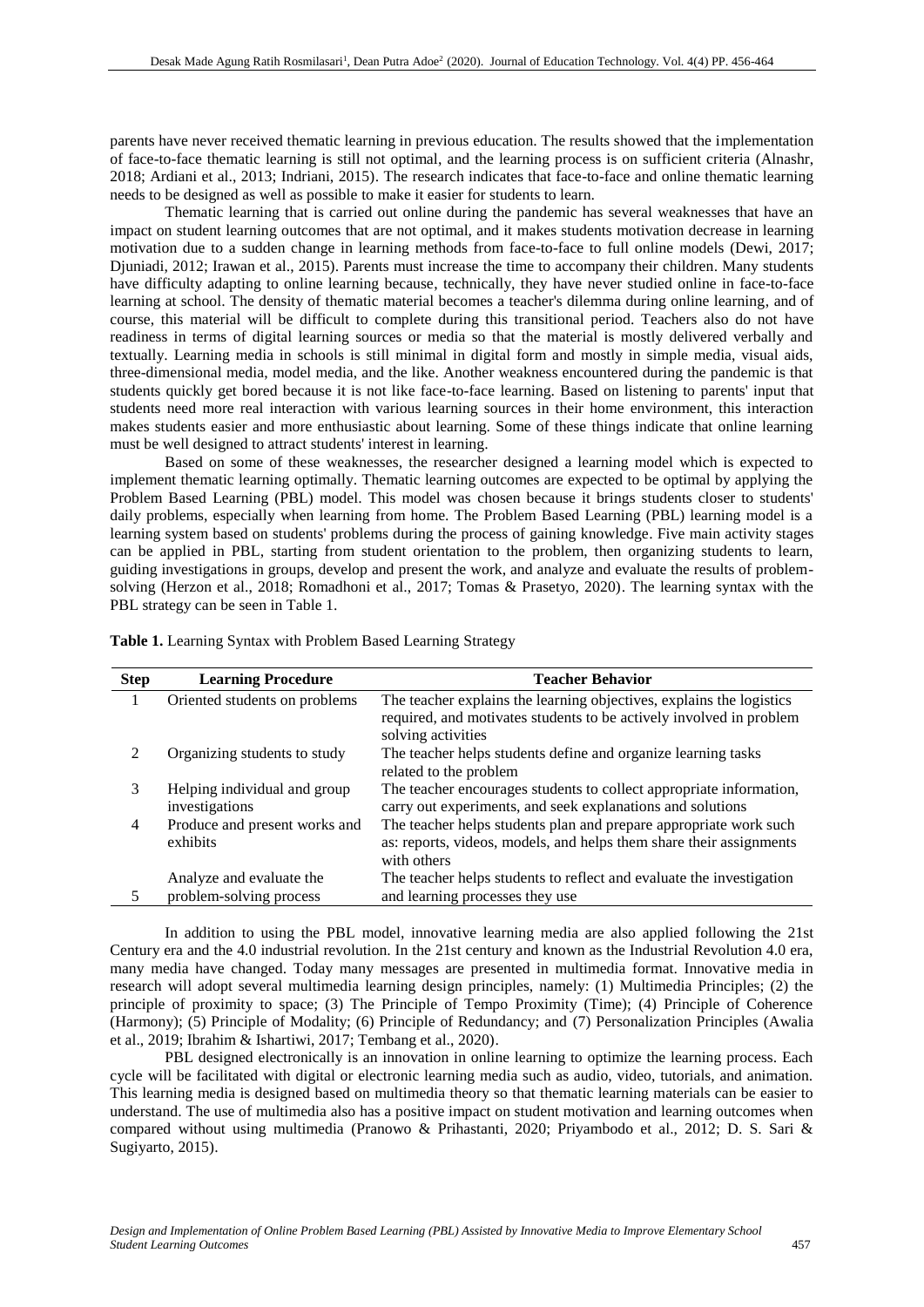Several studies that are relevant to this research are (1) research conducted by (Maryatun & Metro, 2017), who obtained the results of the study that the PBL learning model had a positive effect on student learning outcomes; (2) research conducted by (Setyaningsih et al., 2020), who obtained the results of the study that the use of interactive learning media based on articulate storylines had an effect on student motivation and social studies learning outcomes; (3) research conducted by (Rerung et al., 2017), who obtained research results that the application of the PBL learning model can improve student learning outcomes.

This study aimed to analyze the implementation of online problem-based learning (PBL) assisted by innovative media to improve elementary school students' thematic learning outcomes.

## **Method**

The type of research carried out is classroom action research. The research was conducted on students of class II C SD Laboratoriun Undiksha from August to October 2020. The object that focuses on research attention is the thematic learning outcomes after applying the online PBL model assisted by innovative media. This research involved 23 students of class II C SD Lab Undiksha, consisting of 12 boys and 11 girls. This research was planned in two cycles, with each cycle consisting of four stages, namely: (1) planning, (2) action, (3) observation and evaluation, and (4) reflection. However, in this study's implementation, the number of cycles performed was determined by the results or the previous cycle's success rate. If the expected results have been obtained in a certain cycle, the research will not be continued to the next cycle. The stages in this research cycle are presented in Figure 1 below.



**Figure 1.**Stages in the Learning Cycle

Initial reflection identifies problems and initial obstacles experienced by students and teachers in the online learning process during the Covid-19 pandemic. Something needs to be done to improve the weaknesses of the methods applied in the learning process. Initial reflection was carried out before conducting the research. It is done so that after the initial reflection is carried out, the researcher can make a research design that is expected to improve the learning problems that have been identified. Based on the results of the initial reflections that have been carried out, the classroom action research in the form of design and implementation of the PBL Online model assisted by innovative media is carried out in class II C in odd semesters at SD Lab Undiksha to be an alternative to overcome problems that occurred in the online learning process during the Covid-19 Pandemic.

Cycle I was held for three meetings, namely two meetings to implement learning and one meeting to implement learning outcomes tests. The theme discussed in the first cycle is "Living in Harmony". The second cycle is carried out in 3 meetings, namely 2 meetings for implementing learning and 1 meeting to implement learning outcomes tests. The theme taught in cycle II is "Playing in my neighbourhood". This study investigates the impact of variables in the form of innovative media-based learning models. The learning model used in this study is a problem-based learning model or Problem Based Learning. This model will be complemented by the application of digital learning media in video and animation formats. One dependent variable examined in this study is thematic learning outcomes. Student learning outcomes are obtained from the post-test results. The test form used is a multiple choice test. Multiple choice tests are presented online using the kahoot application. The observation method will be equipped with an observation sheet to observe student activities during online learning. The data obtained from the test results were analyzed using descriptive statistical analysis methods to determine each cycle's mean score. The data were analyzed descriptively qualitatively to determine student activities during online learning. Student learning outcomes can be determined by comparing M (%) or the average percentage into the PAP scale of five with the criteria shown in Table 2.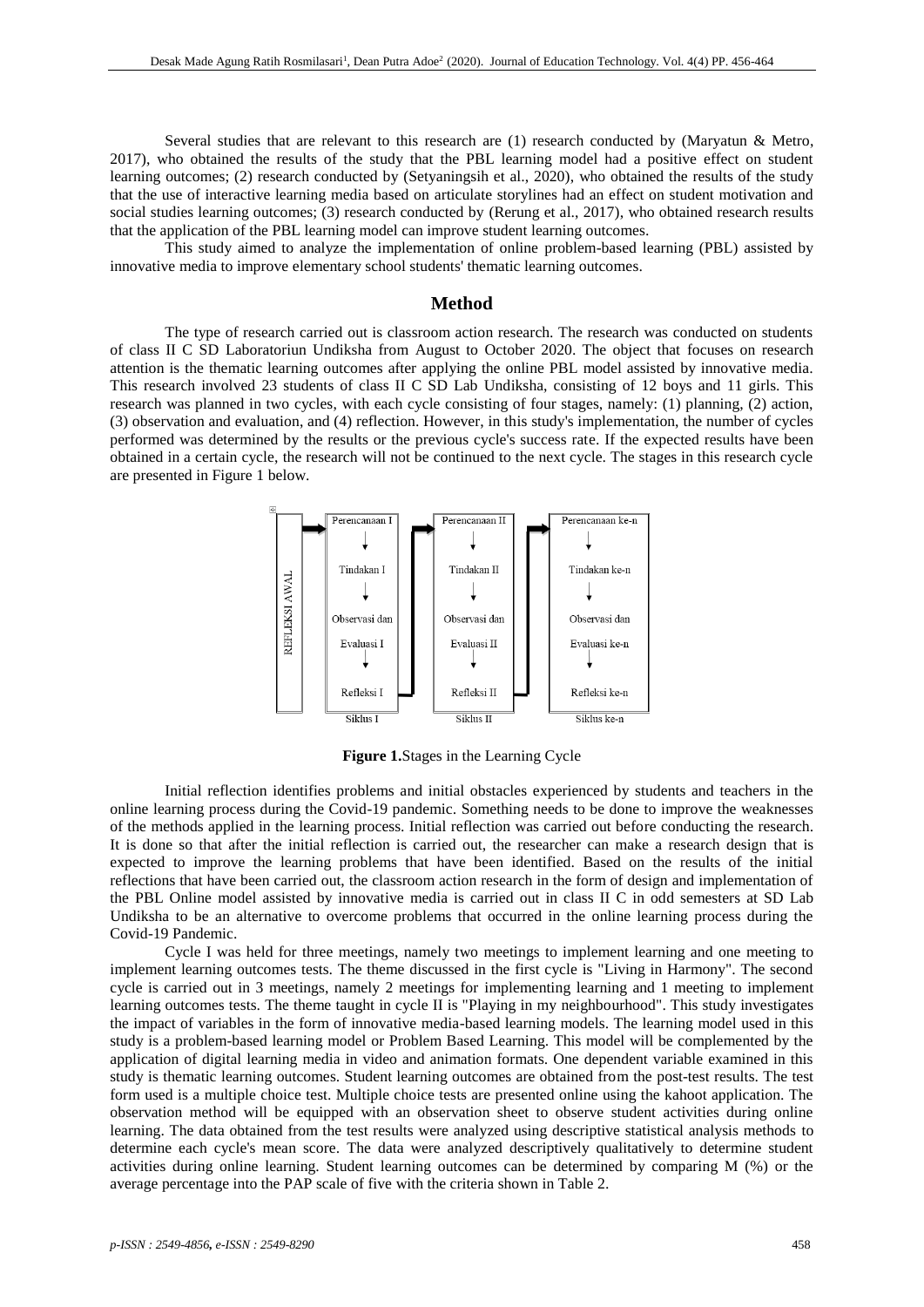|  |  |  |  |  |  | <b>Table 2.</b> Guidelines for Five Scale PAP Conversions |
|--|--|--|--|--|--|-----------------------------------------------------------|
|--|--|--|--|--|--|-----------------------------------------------------------|

| Percentage $(\% )$ | <b>Criteria</b> |
|--------------------|-----------------|
| $90 - 100$         | Very high       |
| $80 - 89$          | High            |
| $65 - 79$          | Moderate        |
| $55 - 64$          | Low             |
| $0 - 54$           | Very low        |

The research will be terminated if student learning outcomes classically reach an average of 90% or obtain Very High Criteria.

# **Result and Discussion**

Classroom action research (PTK) was conducted in the IIC class of the Undiksha Laboratory Elementary School for the 2020-2021 academic year with 23 students. The first cycle's research implementation was carried out in three meetings, namely two meetings for online learning and one meeting to implement tests of students' understanding abilities through the online kahoot application. The first cycle was carried out from 10 August to 28 August 2020. In the first cycle, several things were arranged, including planning the first cycle, implementing actions, observing and evaluating the first cycle, and reflecting on the first cycle. In the planning of the first cycle, there are several activities, namely: (1) preparing the first cycle of learning material with the theme of Rukun Life, (2) compiling lesson plans, (3) preparing instruments in the form of the first cycle learning outcomes tests, and (4) providing digital learning media.

The learning implementation at the first meeting of the first cycle was carried out on Monday, August 10, 2020. The learning activities at the first meeting discussed material regarding the practice of Pancasila principles in everyday life, finding the meaning of word expressions. The initial activity begins with the teacher saying greetings, giving perceptions about the learning to be carried out, and conveying the learning objectives to be achieved and the learning material to be discussed. The next activity is the core activity. In the PPKn subject matter, the teacher explains examples of implementing attitudes following the principles of Pancasila. The teacher gives a story in which there are attitudes following the principles of Pancasila. Then students are asked to classify the attitudes that appear in the story according to the principles of Pancasila. Students also asked to name each of the two attitudes examples. It has been carried out from each of the Pancasila principles in everyday life. In the content of Indonesian subjects, the teacher tells about an incident or event that occurred. Then the students were asked to find the expressions in the story that the teacher told.

Furthermore, students are asked to look for the phrase's meaning earlier with the teacher's guidance. In the final activity, the teacher conducts questions and answers to check how students understand students' material and correct if they are wrong in answering the teacher's questions. The teacher and students conclude the lesson that has been implemented and carry out reflection. Then, the teacher delivers the lesson plan at the next meeting and ends the meeting.

The learning implementation at the second meeting of the first cycle was held on Tuesday, August 18, 2020. The learning activities at the second meeting discussed material on determining place values, analyzing children's songs, and mentioning examples including locomotor and non-locomotor movements. The initial activity begins with the teacher saying greetings, giving perceptions about the learning to be carried out, and conveying the learning objectives to be achieved and the learning material to be discussed. The next activity is the core activity. In mathematics subject matter, the teacher explains the place value in numbers. The teacher gives several three-digit numbers. Then students are asked to sort out which numbers have the value of hundreds, tens, and units. Then one of the students is asked to give a three-digit number, and the teacher appoints another student to group it according to his place value. In the SBdP subject content, the teacher provides song lyrics. Then the teacher assigns students to guess the title of the song and its creator and complete the gaps in the lyrics. In PJOK content, the teacher shows pictures to students. Then the students were asked to observe the picture and guess which image was included in locomotor motion and which image was included in non-locomotor motion with the teacher's guidance. In the final activity, the teacher conducts questions and answers to check how students understand students' material and correct if they are wrong in answering the teacher's questions. The teacher and students conclude the lesson that has been implemented and carry out reflection. The learning process carried out is still the same as the first meeting. However, at the second meeting, the students had started to see changes. This change can be seen when students are asked to answer and sort out the pictures according to the teacher's instructions. The number of students who dared to express their opinions was far more than before.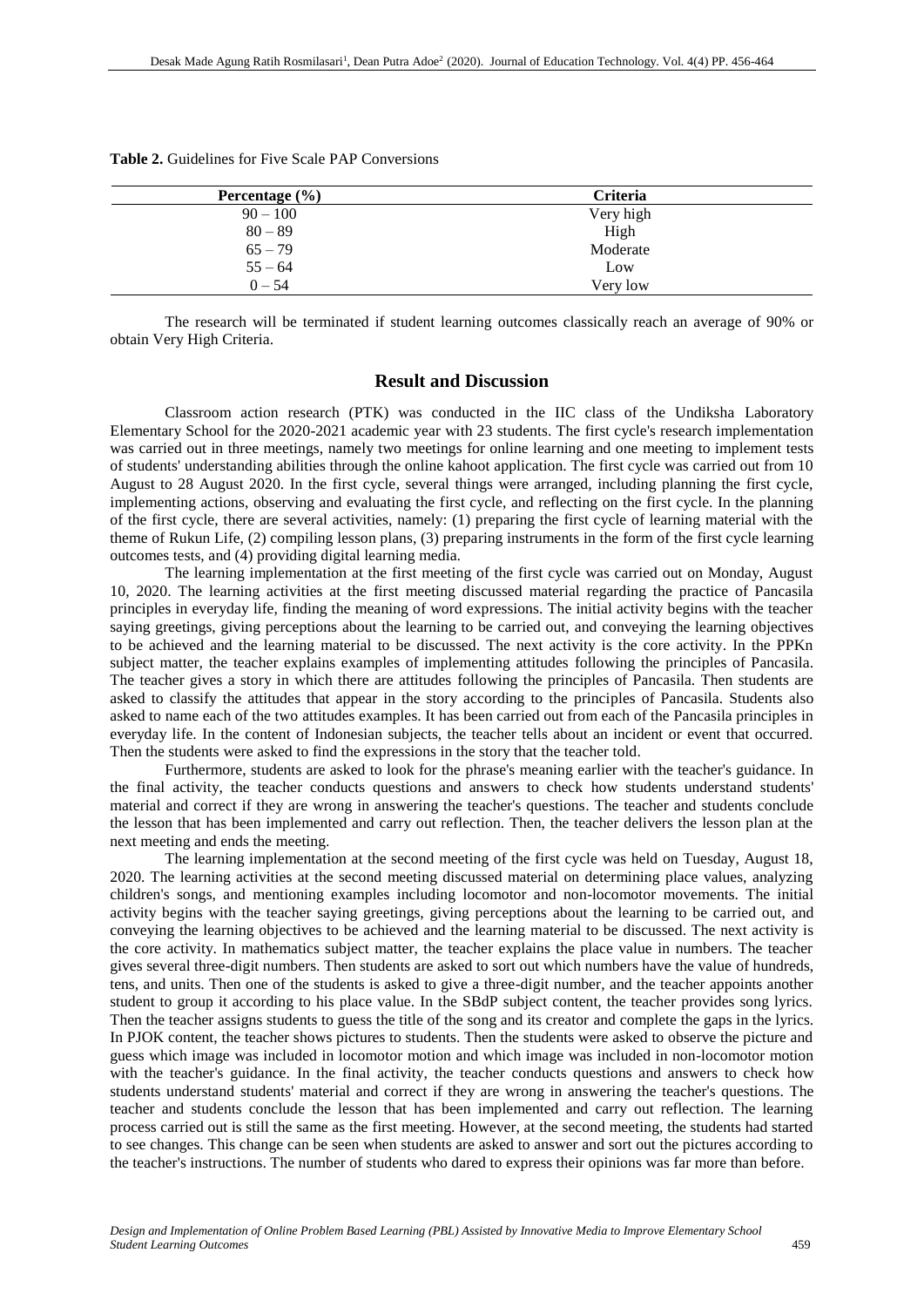The third meeting was held on August 28, 2020. At this meeting, the teacher gave 25 multiple-choice tests to students. The questions used are related to the theme of Hidup Rukun, which students study. The teacher gives 60 minutes to work on the questions. Students are given a test of learning outcomes in the first cycle using the kahoot application. Observations in the first cycle were carried out on 23 students, and the scores obtained by students occurred in Table 3.

**Table 3.** The distribution of scores in the first cycle

|                | $(90-100)$ | $(80-89)$ | $(65-79)$       | $(55-46)$ | $(0-54)$ |
|----------------|------------|-----------|-----------------|-----------|----------|
|                | Very high  | High      | <b>Moderate</b> | Low       | Verv low |
| Total students |            |           |                 |           |          |
| Percentage     | 30%        | 48%       | 9%              | 9%        | 4%       |
| Classical Mean | 81.91%     |           |                 |           |          |

Based on the table above, the percentage that gets a very high category is only 30%, while the highest percentage is high. It indicates that the target to be in the very high category has not been achieved. Based on the observations' results, several problems can be identified that cause student learning outcomes to be at high criteria. There are still many obstacles in implementing the PBL model online, especially in implementing PBL syntax. As for the obstacles faced, namely: (1) students are not familiar with the implementation of the PBL model online so that the results are not optimal, (2) the teacher has difficulty managing the class online because student voices enter irregularly so that it can interfere with a student focus, (3) Most students still have difficulty understanding the problems given by the teacher, (4) the innovative media presented by the teacher needs to be optimized to attract students' attention. From these problems, it was decided to: (1) present simple steps for solving, (2) provide contextual problems and following the environment and daily life faced by students, (3) provide opportunities for students individually -one solving the given problem, (4) presenting various other innovative media such as concrete objects, artificial objects, three-dimensional objects, and the environment as learning media.

The second cycle is carried out from 1 September to 12 October 2020. In the second cycle, several things are arranged, including planning the second cycle, implementing actions, the results of observations of the second cycle, and the second cycle's reflection. In the second cycle planning, there were several activities, including 1) preparing the second cycle of learning material with the theme Playing in My Neighborhood, 2) preparing lesson plans, 3) preparing instruments in the form of learning outcomes tests, and 4) providing learning media in the form of videos of concrete objects, objects knockoffs, demonstration videos, and environmental media videos. The second cycle was carried out in 3 meetings, namely two meetings for implementing learning and 1 test meeting at the end of the second cycle.

The first meeting in the second cycle was held on Wednesday, September 2, 2020 using the google meet application. The initial activity begins with the teacher saying greetings, giving perceptions about the learning to be carried out, and conveying the learning objectives to be achieved and the learning material to be discussed. The next activity is the core activity. In the PPKn subject matter, the teacher explains the rules that can be done and cannot be done. The teacher gives a story in which some rules can be done and cannot be done in everyday life. Then students are asked to group the rules according to instructions from the teacher. In Indonesian subjects, the teacher presents various objects found and used in everyday life through instructional videos. Then students are asked to guess the names of the objects shown by the teacher. Then students are asked to group these objects, which include solid, liquid, and gas objects. In addition, the teacher also gives a story to students then students are asked to find the objects contained in the story and group them. At the end of the lesson the teacher concludes the learning material and assigns assignments to students.

The second meeting of the second cycle was held on Thursday, October 1, 2020 with material on solving multiplication problems in everyday life, various simple games and imaginative pictures. The initial activity begins with the teacher saying greetings, then giving an apperception related to the learning to be carried out, followed by conveying the learning objectives to be achieved and the learning material to be discussed. The teacher also conveys the steps for implementing the lesson.

In the core activity, the teacher explains the concept of multiplication in mathematics. Then proceed with steps in solving problems in learning mathematics. The teacher also uses media in the form of fruits and marbles as objects used to explain the concept of multiplication. Furthermore, the teacher gives students problems with multiplication, and the problems given are more contextual with students' lives to be more easily understood. The teacher gives 3-5 minutes for students to solve the problem. Students are given the same opportunity to submit answers to problems given by the teacher. Students convey their answers verbally and visually through their respective smartphone screens. Before the teacher provides feedback, the teacher also provides opportunities for other students to convey their answers to be comparisons. If there are already 2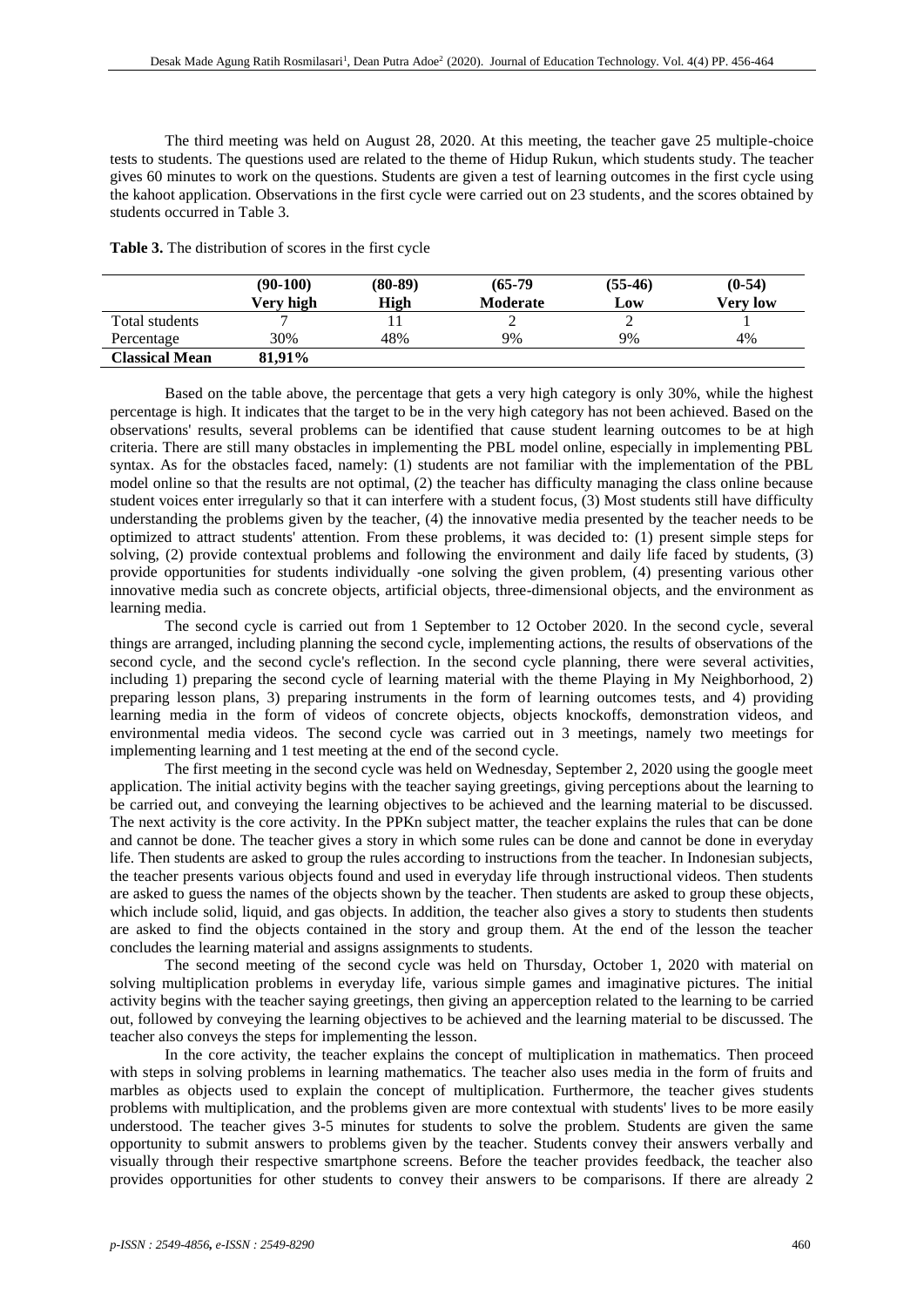students who have submitted answers, the teacher provides feedback to the two students who have submitted their answers. The teacher praises students whose answers are correct and encourages students whose answers are not correct.

Furthermore, in the SBdP subject matter, the teacher assigns students to combine two objects in one picture, which results in an interesting imaginative picture. Furthermore, in the subject matter of PJOK, students are shown pictures of traditional games, and the teacher asks students to guess the name of the game. Then the teacher explains details about the types of games mentioned earlier. At the end of the activity, the teacher and students conclude the material that was studied. In this second cycle, the students had seen the changes very much. This change can be seen when students are asked to solve problems. Many students have dared to raise their hands to convey their answers. It shows that students can better understand the problems given and find solutions to the problems given.

The third meeting was held on October 15, 2020. At this meeting, the teacher gave a multiple-choice test to students totalling 25 questions. The questions used are related to the theme of Playing in My Environment, which students learn. Students are given a second cycle of learning outcomes test with 60 minutes to use the kahoot application. Observations in the second cycle were carried out on 23 students, and the score mapping was presented in Table 4.

**Table 4.** Distribution of Scores in the Second Cycle

|                | $(90-100)$<br>Very high | $(80-89)$<br><b>High</b> | $(65-79)$<br><b>Moderate</b> | $(55-46)$<br>Low | $(0-54)$<br><b>Very low</b> |
|----------------|-------------------------|--------------------------|------------------------------|------------------|-----------------------------|
| Total students |                         | ັ                        | ∸                            |                  | -                           |
| Percentage     |                         | 22%                      | 9%                           |                  | $\overline{\phantom{a}}$    |
| Classical Mean |                         |                          |                              |                  |                             |

Based on the results described above, the implementation of the second cycle's action is more optimal than the first cycle's implementation. As much as 70% of students have scored in the very high category, 22% high, and 9% moderate, and the mean classical score is 91.13, which is in the very high category. It was easier for teachers to implement PBL online based on the first cycle's weaknesses in the second cycle. Likewise, learning media in the second cycle is more varied and more contextual so that abstract concepts can be understood well by students. Based on the results of reflection in the second cycle, it can be concluded that the implementation of online PBL accompanied by innovative media can improve student learning outcomes. The comparison of the improvement in learning outcomes from the first cycle to the second cycle can be seen in Figure 2.



**Figure 2.** Improved Scores from the first cycle and the second cycle

The problem-based learning model implemented in class II C of the Undiksha Laboratory Elementary School showed increased student learning outcomes. It can be seen from the difference in the average test score. The mean of learning outcomes in the first cycle was 81.91 (high category) and the mean learning outcomes in the second cycle was 91.13 (very high category). This increase is thought to be due to the following factors.

First, giving problems that make children more motivated to learn because of challenges to solve problems. Motivation is the most important part of special learning during the Covid-19 pandemic. Thus, the teacher provides a stimulus to give students problems following the level of student development and can be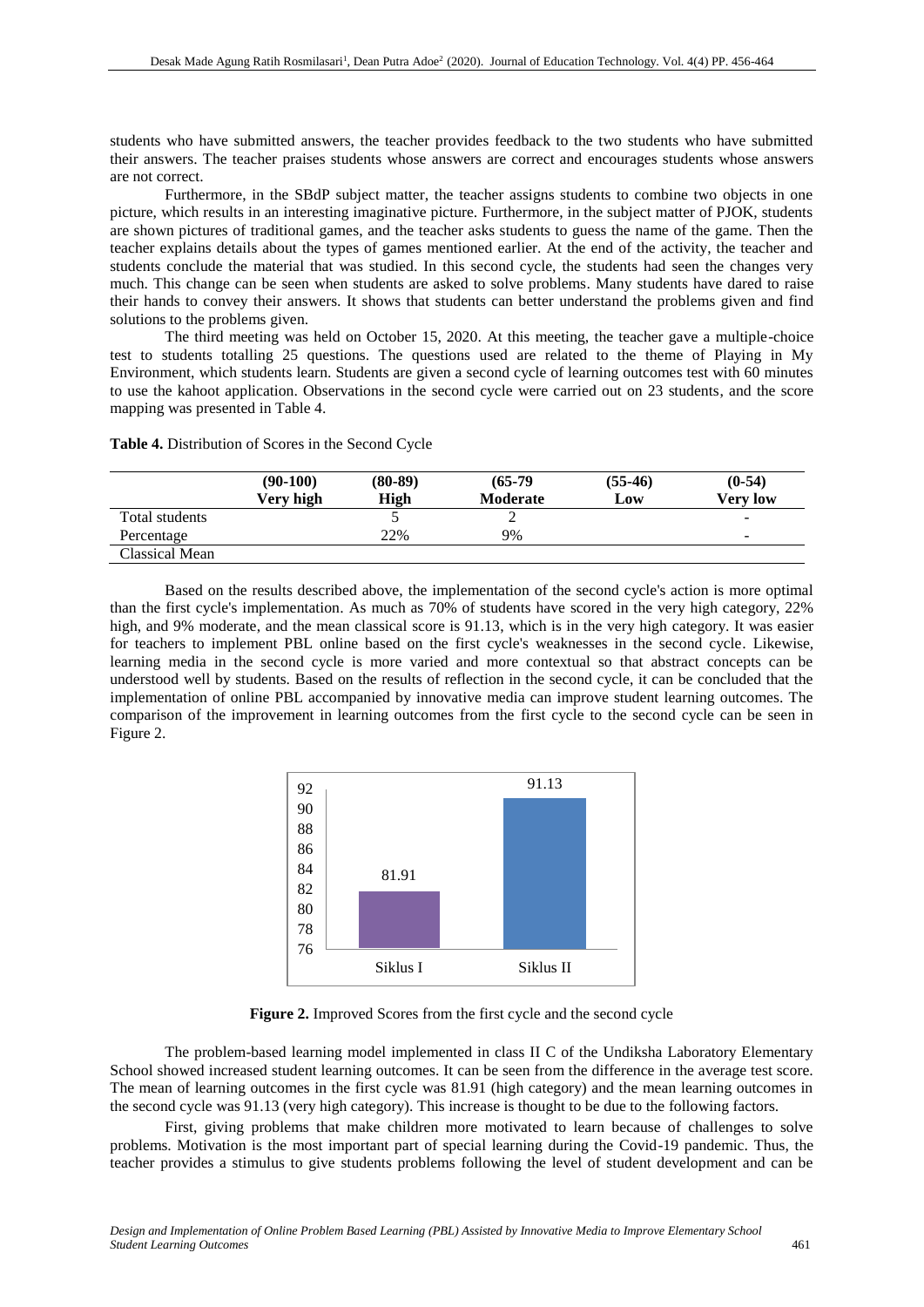solved by students with learning resources around students. Empirically, problem giving also affects increasing learning motivation. The problems given by the teacher are real problems that exist around the student's environment such as multiplication problems raise the topic of activities of mothers who are buying mangoes, problems observing the types of solid objects and liquid objects in the home environment, problems with how to communicate using sentence structure, problems regarding what rules can and should not be done in the home environment. The application of the PBL model online can provide instructions and guide students in solving problems. This finding is supported by other research, which found that the PBL model's use was able to help students solve problems (Juliawan et al., 2017; Maryatun & Metro, 2017; Novianti et al., 2020). The problems given are real problems related to the environment around students.

Second, the use of media can clarify abstract material. Students find it easier to understand the material when presented using learning media. The types of media used in the research are image media, real object media, artificial objects, puppet media, diorama media. The media is presented in a video format that is presented synchronously or asynchronously. The use of video media during online learning or learning from home is enough to attract students' interest and understand the material well. The media or objects presented in the video are also easily available to students around their homes so that what the teacher demonstrates can be followed by students. For example, students can identify these characteristics by observing objects around their home environment regarding solid and liquid material. The learning media used to make it easier for students to understand the material and foster student interest, interest, and attention to the subject matter. Several studies' results support this finding that video media can increase student interest and learning outcomes (Febryanto, 2015; Wati, 2013; Yunita & Wijayanti, 2017).

The third factor, providing immediate feedback to students 'answers, can foster students' enthusiasm for learning. The teacher provides immediate feedback on answers or assignments at each learning session. Immediate feedback is provided via the WhatsApp group so that students immediately know their score. Live feedback is also provided via interactive quizzes via the Kahoot application. (Alkhasawneh et al., 2008; Novianti et al., 2020; Wajdi, 2017) Said that the existence of feedback could help students know the progress of their learning. Feedback can reinforce what has been learned and can also correct misunderstandings. The assessment carried out by students is expected to be a description of student deficiencies and increase understanding in the next learning process. Providing feedback can also accelerate and strengthen mastery of skills. Thus, the interactivity of an assessment and providing feedback is very important for the teacher because it will strengthen students' knowledge.

Several studies that are relevant to this research are (1) research conducted by (Maryatun & Metro, 2017), who obtained the results of the study that the PBL learning model had a positive effect on student learning outcomes; (2) research conducted by (Setyaningsih et al., 2020), The results showed that the use of interactive learning media based on articulate storylines affected students' learning motivation and social studies learning outcomes; (3) research conducted by (Rerung et al., 2017), who obtained research results that the application of the PBL learning model can improve student learning outcomes.

Based on the results and discussion, it can be stated that the problem-based learning model using innovative media can improve thematic learning outcomes, especially in class II C students of Undiksha Laboratory Elementary School for the 2020-2021 academic year. For this reason, the online PBL learning model is an online learning pattern that can be applied to make learning more interesting and challenging for students.

# **Conclusion**

Based on the results and discussion, it can be concluded that the problem-based learning model using innovative media can improve thematic learning outcomes, especially in class II C students of Undiksha Laboratory Elementary School for the 2020-2021 academic year. For this reason, it is suggested that the student learning process will be more optimal during the Covid 19 pandemic if there are more interactions between teachers and students and teachers have the patience to guide children to solve problems online and online learning will be optimal with the support of schools by providing training early on to teachers about online learning, its implementation, and its evaluation techniques.

## **References**

- Alkhasawneh, I. M., Mrayyan, M. T., Docherty, C., Alashram, S., & Yousef, H. Y. (2008). Problem-based learning (PBL): Assessing students' learning preferences using vark. *Nurse Education Today*, *28*(5), 572–579. https://doi.org/10.1016/j.nedt.2007.09.012
- Alnashr, M. S. (2018). Analisis Faktor Penghambat Guru Madrasah Ibtidaiyah dalam Pembelajaran Tematik (Studi Kasus di MI Al-Hikmah Kajen, Margoyoso, Pati). *Al Ibtida: Jurnal Pendidikan Guru MI*, *5*(2),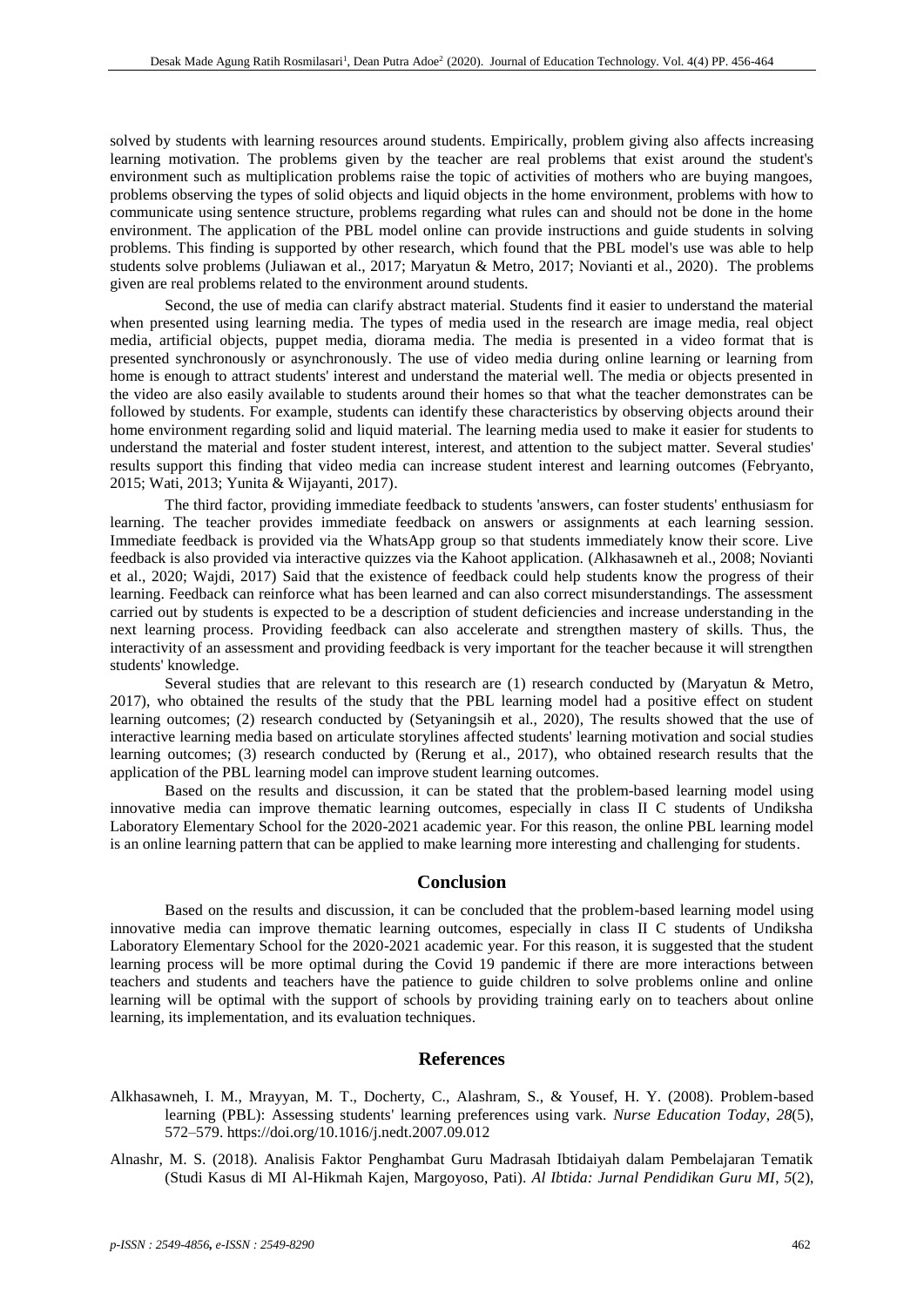191–204. https://doi.org/10.24235/al.ibtida.snj.v5i2.2959

- Ardiani, N. F. W., Guna, N. A., & Novitasari, R. (2013). Pembelajaran Tematik Dan Bermakna Dalam Perspektif Revisi Taksonomi Bloom. *Satya Widya*, *29*(2), 93–107. https://doi.org/10.24246/j.sw.2013.v29.i2.p93-107
- Awalia, I., Pamungkas, A. S., & Alamsyah, T. P. (2019). Pengembangan Media Pembelajaran Animasi Powtoon pada Mata Pelajaran Matematika di Kelas IV SD. *Kreano, Jurnal Matematika Kreatif-Inovatif*, *10*(1), 49–56. https://doi.org/10.15294/kreano.v10i1.18534
- Chrisyarani, D. D., & Yasa, A. D. (2018). Validasi modul pembelajaran: Materi dan desain tematik berbasis PPK. *Premiere Educandum*, *8*(2), 206–212. https://doi.org/10.25273/pe.v8i2.3207
- Dewi, L. (2017). Designing Online Learning In Higher Education Institu- Tion: Case Study In Curriculum And Instruction Course At Indonesia University Of Education. *Edutech*, *16*(2), 205–221. https://doi.org/10.17509/e.v16i2.7616
- Djuniadi, D. (2012). Fitur Motivasi Pembelajaran Online Dengan Pendekatan Pre-Defined SET. *Jurnal Pendidikan Vokasi*, *2*(1), 41–52. https://doi.org/10.21831/jpv.v2i1.1015
- Febryanto, F. N. (2015). Pembelajaran Lay Up Shoot Menggunakan Media Audio Visual Basic Lay Up Shoot Untuk Meningkatkan Hasil Belajar Lay Up Shoot Pada Siswa Kelas Viiia Smp Kanisius Pati Tahun 2013/2014. *E-Jurnal Physical Education, Sport, Health and Recreation*, *4*(1), 1509–1521. https://doi.org/10.15294/active.v4i1.4548
- Herzon, H. H., Budijanto, & Utomo, D. H. (2018). Pengaruh Problem-Based Learning (PBL) terhadap Keterampilan Berpikir Kritis. *Jurnal Pendidikan: Teori, Penelitian, Dan Pengembangan*, *3*(1), 42–46. http://journal.um.ac.id/index.php/jptpp/
- Ibrahim, N., & Ishartiwi, I. (2017). Pengembangan Media Pembelajaran Mobile Learning Berbasis Android Mata Pelajaran IPA Untuk Siswa SMP. *Refleksi Edukatika : Jurnal Ilmiah Kependidikan*, *8*(1), 80–88. https://doi.org/10.24176/re.v8i1.1792
- Indriani, A. (2015). Penerapan Pembelajaran Tematik Kurikulum 2013 oleh Guru SD/MI di Desa Klepek Kecamatan Sukosewu Kabupaten Bojonegoro Semester Gasal Tahun Ajaran 2014/2015. *Jurnal VARIDIKA*, *27*(1), 43–49. https://doi.org/10.23917/varidika.v27i1.738
- Irawan, Y., Susanti, N., & Triyanto, W. A. (2015). Analisa Dan Perancangan Sistem Pembelajaran Online (E-Learning) Pada Smk Mambaul Falah Kudus. *Simetris : Jurnal Teknik Mesin, Elektro Dan Ilmu Komputer*, *6*(2), 345–352. https://doi.org/10.24176/simet.v6i2.471
- Juliawan, G. A., Mahadewi, L. P. P., & Rati, W. R. (2017). Pengaruh Model Problem Based Learning (PBL) Terhadap Kemampuan Pemecahan Masalah Matematika. *Mimbar PGSD*, *5*(2), 1–10. https://doi.org/http://dx.doi.org/10.23887/jjpgsd.v5i2.10881
- Maryatun, & Metro, P. E. F. U. M. (2017). Pengaruh Penggunaan Model Problem Based Learning (PBL) Terhadap Hasil Belajar Ekonomi Siswa Kelas X Semester Genap Sma Pgri 1 Metro Tahun Pelajaran 2016/2017. *Jurnal Pendidikan EKonomi*, *5*(1), 152–159. https://doi.org/http://dx.doi.org/10.24127/ja.v5i2.1225
- Mulyadin. (2016). Implementasi Kebijakan Pembelajaran Tematik Terpadu Kurikulum 2013 Di SDN Kauman 1 Malang Dan SD Muhammadiyah 1 Malang. *Jurnal Edutama*, *3*(2), 31–48. https://doi.org/http://dx.doi.org/10.30734/jpe.v3i2.35
- Novianti, A., Bentri, A., & Zikri, A. (2020). Pengaruh Penerapan Model Problem Based Learning (Pbl) Terhadap Aktivitas Dan Hasil Belajar Siswa Pada Pembelajaran Tematik Terpadu Di Kelas V Sekolah Dasar. *Jurnal Basicedu*, *4*(1), 194–202. https://www.researchgate.net/Publication/342499585\_Pengaruh\_Penerapan\_Model\_Problem\_Based\_Le arning\_Pbl\_Terhadap\_Aktivitas\_Dan\_Hasil\_Belajar\_Siswa\_Pada\_Pembelajaran\_Tematik\_Terpadu\_Di Sekolah Dasar
- Pranowo, T. A., & Prihastanti, A. (2020). Pengaruh Bimbingan Kelompok Melalui Media Audio Visual Terhadap Motivasi Belajar Siswa. *Indonesian Journal of Learning Education and Counseling*, *2*(2), 217–223. https://doi.org/10.31960/ijolec.v2i2.338
- Priyambodo, E., Wiyarsi, A., & Sari, R. L. P. (2012). Pengaruh media pembelajaran interaktif berbasis web